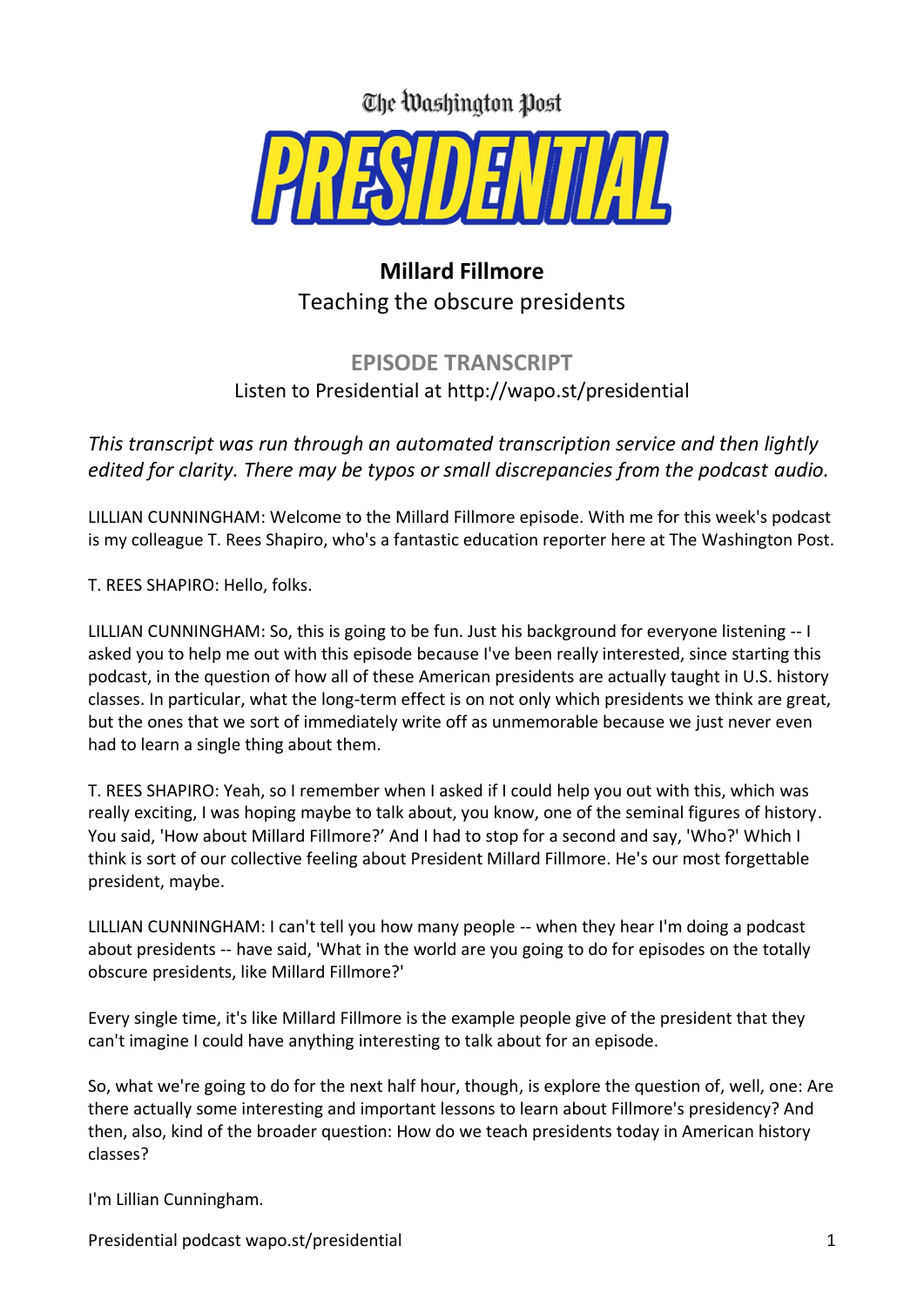T. REES SHAPIRO: I'm T. Rees Shapiro.

LILLIAN CUNNINGHAM: And this is the 13<sup>th</sup> episode of 'Presidential.'

T. REES SHAPIRO: Let's roll.

PRESIDENTIAL THEME MUSIC

LILLIAN CUNNINGHAM: Do students today even learn Millard Fillmore's name? Now, I'm not even asking anything about him, but just the name Millard Fillmore.

T. REES SHAPIRO: Well, obviously, it varies school to school and state to state. But, in most cases, not really.

There's been this push to standardize a lot of the curriculum across the country, and that's called the Common Core. More than 40 states around the country have adopted the Common Core, and part of what it does is it's changed the way that we teach history in classrooms. It relies less on memory recall -- like, tell me who is the 13<sup>th</sup> president of United States -- and more on: 'If I give you a fact about him or a fact about the era in which he was president, can you then tell me what powers does he have as president? Analyze what he would have been able to do with what was placed in front of him.'

But they do not necessarily teach them all the names or expect them even to remember all the names, because they can just say, 'Go Google that.' So, that is very interesting, and that's something that's definitely happening.

In Virginia, which has separate standards than the Common Core, early on in elementary school, they do want students to be able to identify presidents and they talk about them by name. But do we expect collectively a student in third grade, by the time they reach high school, to remember who is Millard Fillmore? I mean, probably not, right? If as adults and professionals we can't remember who he is, how can we expect high schoolers? So, yeah, it is this very interesting transition that we've made in education.

LILLIAN CUNNINGHAM: Away from, like, concrete facts.

T. REES SHAPIRO: Yeah, I mean: In the power of the Internet and Information Age, what's the point of someone wasting brain space on trivial facts, right? And it's sort of sad that we consider a trivial fact to be, 'Can you name all of the 44 presidencies?' But Millard Fillmore gets left out.

LILLIAN CUNNINGHAM: Well, so even though previous generations were more likely to have memorized the names of presidents at some point in their schooling, it turns out that by the time they got to college, they were just as bad at remembering the American presidents as college students today are.

T. REES SHAPIRO: Yeah, so there's actually a guy who studies this specifically, and he's a professor at Washington University in St. Louis. His name is Henry Roediger, and he's been tracking this over time, generation after generation of college students.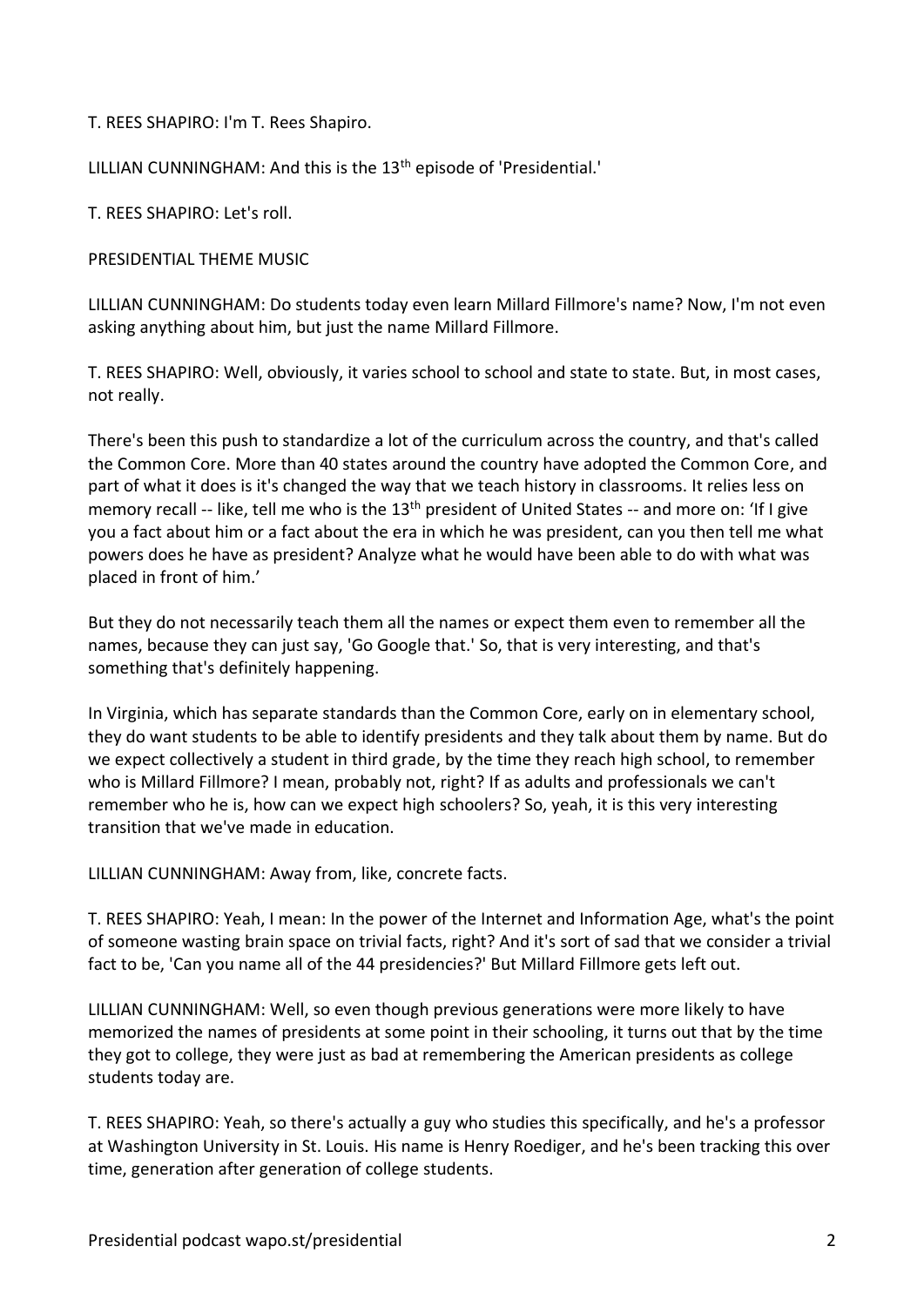LILLIAN CUNNINGHAM: So, I called him up, and I asked if he could comb through all the data that he has, specifically, on Millard Fillmore and our collective memory of him.

You've been testing people's ability to remember presidents' names for more than 40 years now, right? It looks like your research started --

HENRY ROEDIGER: I started in 1973, actually. It's pretty amazing that we get exactly the same data for the early presidents in 1973, '74, that we got in 2009. For Millard Fillmore, only 8 percent of the people in our studies can recall him.

LILLIAN CUNNINGHAM: That is to say, when they do this one study where they ask people to write down the names of all the presidents they know, only 8 percent actively remember Millard Fillmore's name and think to write his name down.

T. REES SHAPIRO: Eight percent. That's it? But when they show people Fillmore's name on a list and they ask if he was president, the numbers jump in that case, at least -- it goes up to 65 percent. When they see his name and are explicitly asked if he was president, they say, 'Yes, I recognize him as a president.'

HENRY ROEDIGER: And that's actually very low -- the average recognition rate for the presidents is about 80 percent. So, Fillmore's one of the lower ones. Not the very lowest, but one of the lower ones. And even when people recognize him as president, they're not very confident.

LILLIAN CUNNINGHAM: I thought I saw, too, in your study that people were far more confident that Alexander Hamilton had been president than Fillmore.

HENRY ROEDIGER: Right, the recognition rate was higher actually for Hamilton, who, of course, never was president. So, 71 percent of the people thought Alexander Hamilton was president, perhaps because he's on the \$10 bill.

LILLIAN CUNNINGHAM: More people may think Hamilton was president than Fillmore, but Fillmore isn't actually at the very, very bottom of the list. That honor goes to Chester Arthur, who - - seriously -- only 5 percent of people could name him as a president.

T. REES SHAPIRO: So, how come Fillmore does better than Arthur?

LILLIAN CUNNINGHAM: Professor Roediger said that it's probably just because of Fillmore's slightly more unusual name.

T. REES SHAPIRO: That makes sense.

LILLIAN CUNNINGHAM: Millard Fillmore -- even if you haven't heard it very many times, if you do hear it it's at least a bit more memorable. There's also that comic strip that had Mallard Fillmore, the duck, which also helps kind of keep the Millard Fillmore name in some popular circulation.

OK, so you spoke to a number of teachers about how they teach or don't teach Millard Fillmore, right?

T. REES SHAPIRO: Yeah, it was really interesting, actually.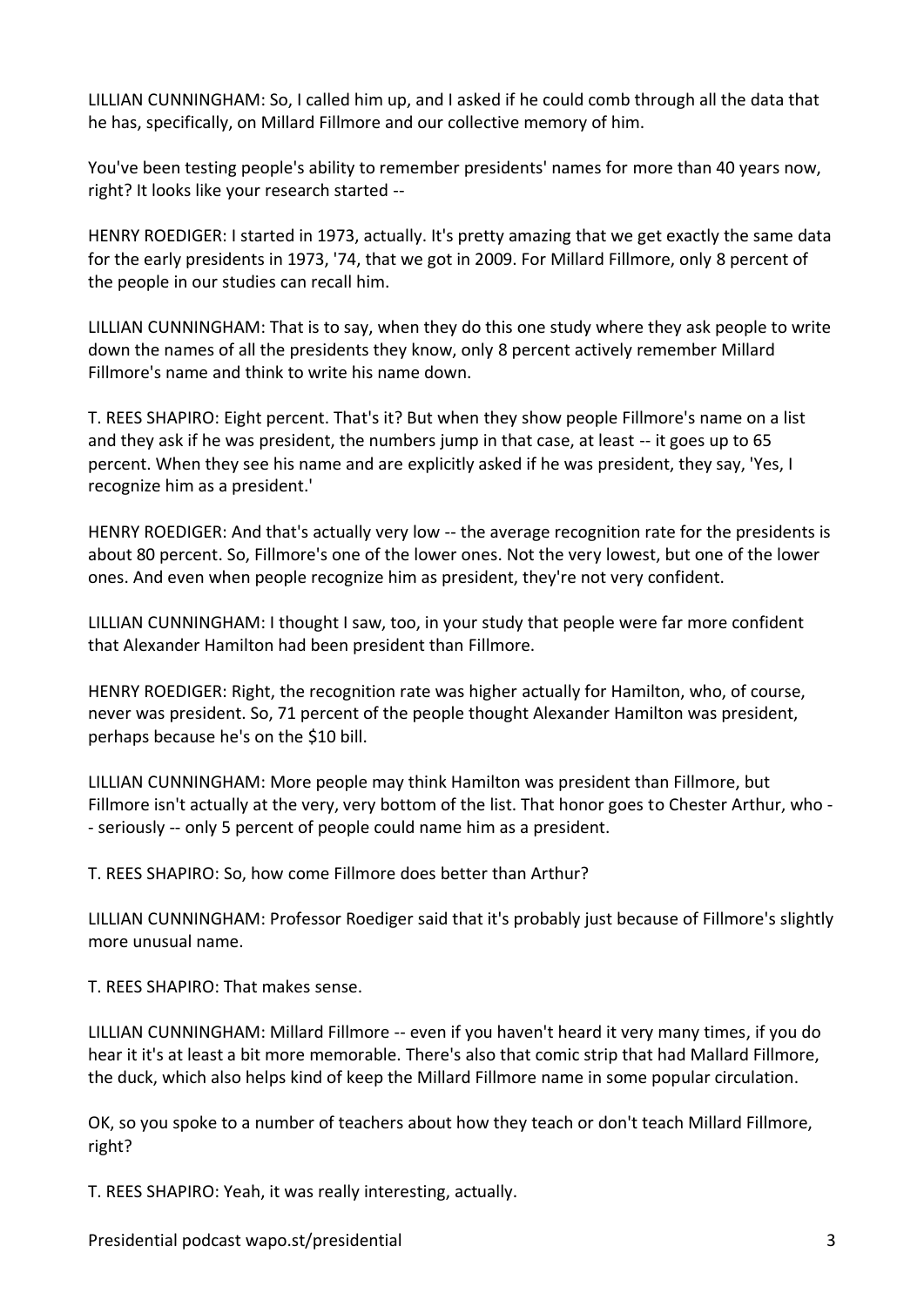LILLIAN CUNNINGHAM: We're going to come back to this later, too, but were they all like, 'Of course we don't teach Millard Fillmore'?

T. REES SHAPIRO: The good news is: When I did sort of this informal poll asking local teachers and administrators in Fairfax County, for example, 'Can you tell me about how you teach the presidency of Millard Fillmore?' None of them said, 'Who?' They all knew, which is great.

LILLIAN CUNNINGHAM: That's a good sign. That's a very good sign.

T. REES SHAPIRO: Some really great educators in Virginia. But they did note that it's just something that they have to contend with in their daily work. They have a very strict schedule that they have to adhere to, so they don't necessarily want to waste time in their classroom in order to teach a president whose significance on our quilt of history in the United States is sort of a very small patch, right?

LILLIAN CUNNINGHAM: Alright, well is Fillmore correctly considered insignificant and unmemorable? Let's take a look at the story of this vice president, born in the 1800, who went on to become president himself in 1850 after President Zachary Taylor died in office. For this, I spoke with the historian and biographer Jean Baker, who's an expert on 19<sup>th</sup> century politics.

LILLIAN CUNNINGHAM: Tell me about how he grew up -- what his family background was and his upbringing in New York.

JEAN BAKER: Millard Fillmore, who was one of our more invisible presidents, grew up in upstate New York, and it was a hardscrabble early life. His father had owned land outside of Buffalo, New York. And, at least as far as I'm concerned, this is not good farming territory. He had been unable to pay his taxes, and the land had been claimed. And he was determined -- this is his father -- that his son have a better life than he had had.

LILLIAN CUNNINGHAM: So, the father arranges for Millard Fillmore, when he's a teenager, to apprentice for a cloth-maker in Buffalo, New York. But this basically amounts to indentured servitude. The cloth-maker actually paid Fillmore's family in order to have him as a worker. Fillmore is mistreated, he's worked nearly to death. And after a few years, he saves up the little money he can and buys his freedom from this cloth-maker master, then walks home 100 miles to his poor family's farm. The only thing Millard Fillmore has read growing up is the Bible -- up until he's 17 years old, when he buys himself a dictionary to help with his vocabulary.

LILLIAN CUNNINGHAM: He wants so much to be better educated that he starts taking some adult classes, apprentices for a lawyer and eventually, after studying really hard, passes the bar and becomes a lawyer himself. After a while of working in law, he moves into local politics.

JEAN BAKER: In those days, at that time, politics was a real avenue for advancement. A lot of poor young boys used it, and so did Millard Fillmore. He was in the New York legislature in the 1820s. He then moved on to Congress, where he had four terms as a congressman. He didn't stand out, but he had a very stolid kind of temperament and he didn't offend many people. He didn't attract many people either.

LILLIAN CUNNINGHAM: Could you tell me a little bit more about Millard Fillmore's character? If I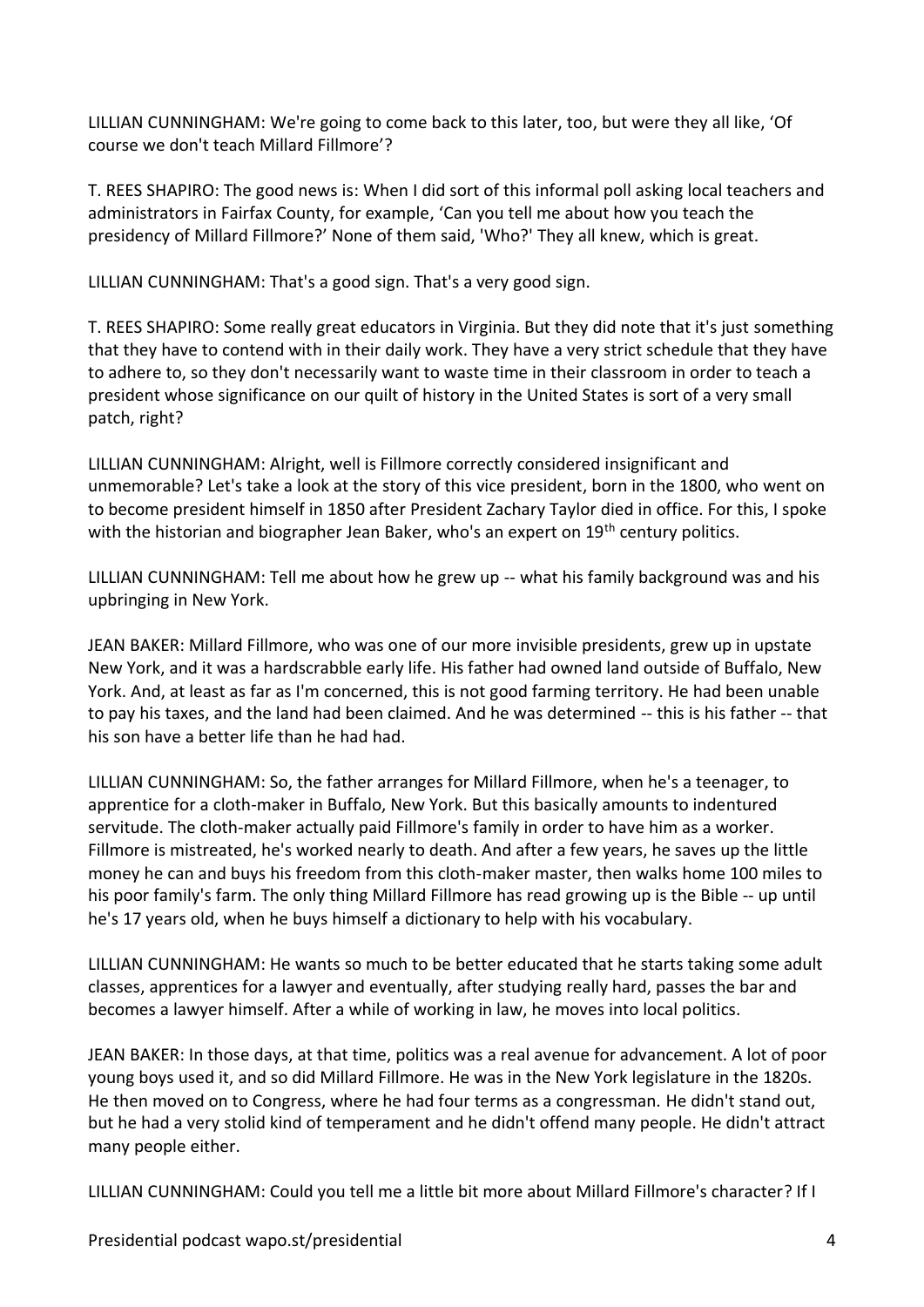knew nothing about him and I were about to walk into a room and meet him for the first time…

JEAN BAKER: What he looked like -- I can tell you that.

LILLIAN CUNNINGHAM: Yeah, what he looked like, how charismatic he was.

JEAN BAKER: You know, this is the 1840s. It's not 2016, where we know even the size of these presidential hands, so to speak. We don't know a lot about him. And that's a problem when people try to talk about presidents other than the founding fathers and Andrew Jackson. You get into these lesser-known presidents, and they are in part lesser known because they didn't leave a whole lot of letters that we have. And we really don't know much about them.

People -- when he was in Congress -- hardly noticed him. He was not the author of any legislation to speak of. And he led a very temperate life. He married a woman whom he had known from the Buffalo area -- Abigail. And I think she proved, as many wives do, a really beneficial influence on him. She, in many ways, gentrified this guy who had really grown up as the son of a failed farmer.

LILLIAN CUNNINGHAM: Do you have a sense of what's helping his political climb? I mean, is he good at working with people? What is facilitating his rise?

JEAN BAKER: Well, clearly he's able to communicate to his district. He had a real string of successful elections to Congress. But, you know, there's very little that stands out about Millard Fillmore except for this -- his physical appearance. He was a very impressive-looking guy. He was handsome. He was tall. And that, I think, was what made him stand out in many ways, more than any of his political ideas.

LILLIAN CUNNINGHAM: Queen Victoria reportedly said he was the most handsome man she had ever met. And some people today have pointed out -- on the Internet, of course -- that Millard Fillmore bears a striking resemblance to the actor Alec Baldwin. Google it. Decide for yourself.

But, as for his political ideas, they're essentially just a reiteration of the Whig party platform at the time. So, as a Whig, this means he supports internal improvements. He's pro-business. The one issue, though, where divergent opinions are starting to emerge in the Whig party is slavery. The most famous Whig in New York back then was William Henry Seward, who was strongly, adamantly antislavery. But Fillmore actually positions himself in contrast to Seward as a real moderate on the issue. Fillmore is only mildly antislavery.

It's actually Fillmore's moderation and his lack of strong views that are precisely why he ends up as vice president on Zachary Taylor's presidential ticket in 1848. The Whig party needs to win New York state, because that's really important in the presidential election at the time, but they also want someone who's not going to offend Southern voters too much.

JEAN BAKER: In some ways, it seems to me he represents the idea that extremes are not good. Here's a sort of mediocre guy who becomes a weak politician and, in a period of American history when there was this idea that you needed sectional balance, Fillmore became an attractive candidate.

LILLIAN CUNNINGHAM: Taylor and Fillmore win the election and take office in 1849. But as you heard in the previous episode, in July of 1850 Zachary Taylor dies, leaving Fillmore to take up the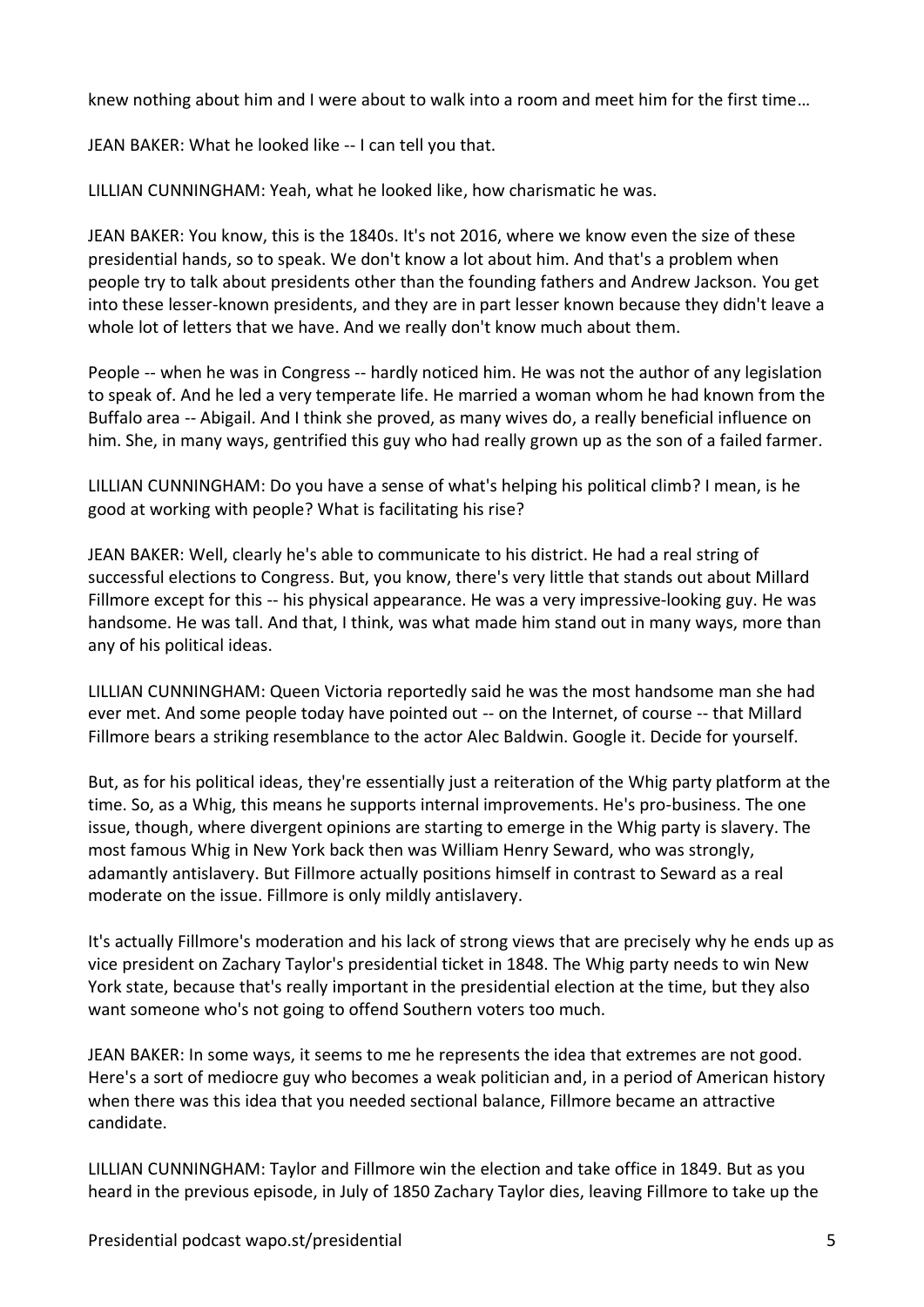## presidency.

This is now the second time in U.S. history that a vice president ends up commander-in-chief after a death in the White House.

JEAN BAKER: The important thing -- in terms of Millard Fillmore -- is that he's an accidental president. We've only had about six of these, when the president dies or is he is assassinated. And I think a guy who came from his background and all of a sudden you're the president of the United States -- I think it was quite a shock to him. He does indicate that.

He also had done very little as vice president. Vice presidents in the 19<sup>th</sup> century were seldom heard from. They presided over the Senate -- and there are some references to Fillmore while he was presiding over the Senate and how he was very fair-minded, in terms of the way that he called on senators and interpreted the rules. In any case, the fact that you're accidental and the people really haven't voted for you and you've been in this office in which nothing really is expected of you…I think it's one of the reasons why Millard Fillmore is so invisible in terms of our understanding of modern presidential politics.

LILLIAN CUNNINGHAM: OK, so what does he actually do in office as president? Well, the one really notable thing that happens on his watch is the Compromise of 1850, which was already brewing in Congress at the time of Taylor's death. To understand the Compromise of 1850, though, it's basically necessary to back up again to the Mexican War, which took place under President Polk. That's when the U.S. gained more than 500,000 square miles of Mexican land. (Basically all of California and then also a lot of the land that's between California and Texas.)

All of this territory essentially becomes the flashpoint for the question of whether slavery should expand in the United States. So, by the time Taylor and Fillmore are in office, Congress is now wrestling with this big question of what to do about slavery. But it's been triggered by this very specific question of: What are they going to do in terms of slavery in these new territories?

Congress is basically going back and forth trying to craft this compromise that makes the North happy and makes the South happy. President Zachary Taylor is not a fan of all this wheeling and dealing and compromise-making, and he thinks that this new territory should just come in as free states.

JAMES MCPHERSON: Zachary Taylor was a southern man of at least partly northern principles. He came very much under the influence of William H. Seward.

LILLIAN CUNNINGHAM: That's James McPherson, the Pulitzer Prize-winning historian. William Henry Seward, as we mentioned earlier, was the senator from New York who was strongly antislavery. And interestingly, President Taylor, despite his southern roots and the fact that he himself actually owned slaves, was taking some of his cues on this issue of slavery from Seward.

JAMES MCPHERSON: Taylor came under his influence. But because he died before most of the hot-button issues that emerged out of the Compromise of 1850 and the territorial question in 1850, it's hard to say what his impact would have been had he continued to serve out the rest of his term.

LILLIAN CUNNINGHAM: What we do know, of course, is what Millard Fillmore ended up doing.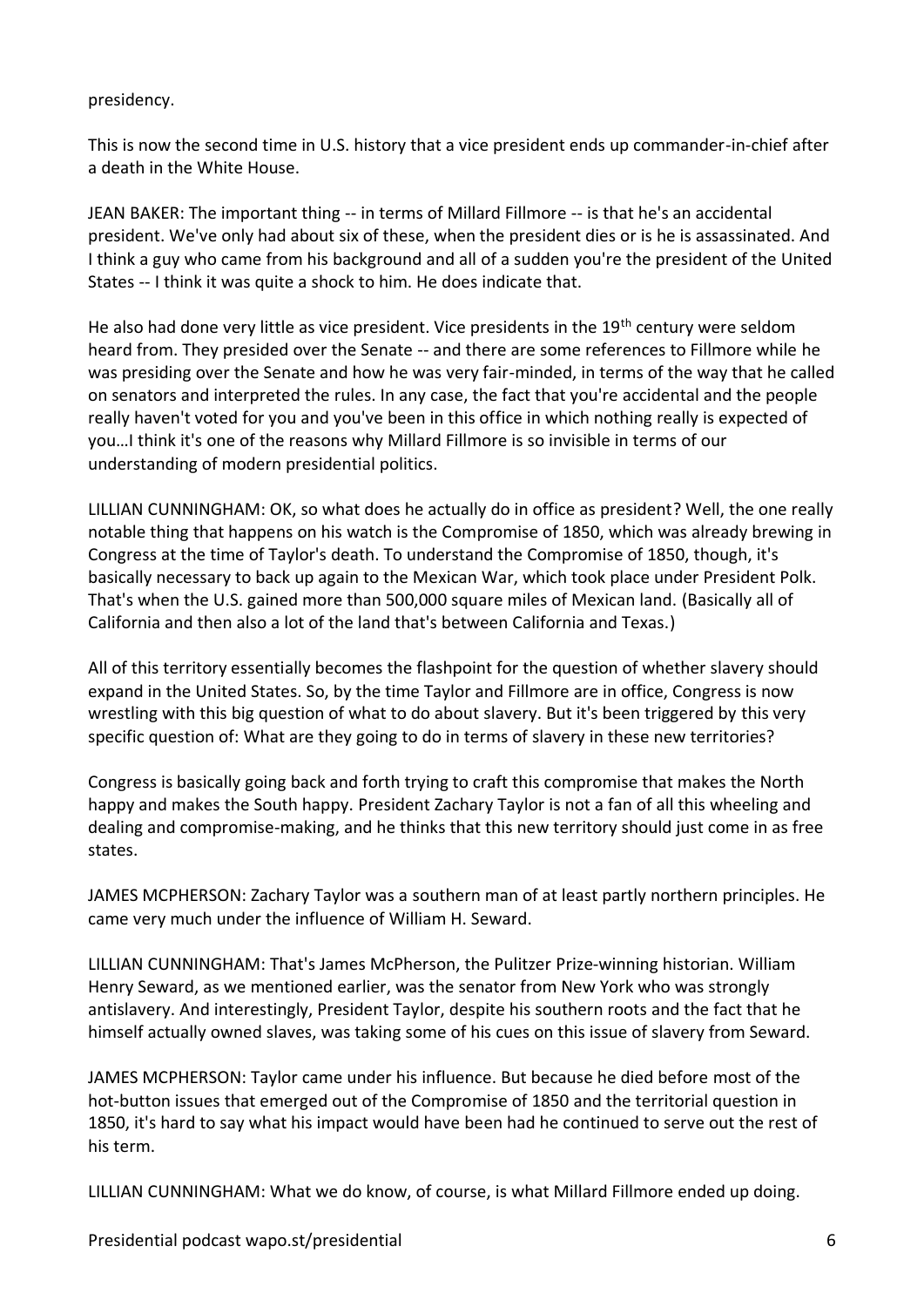Fillmore decides that, in contrast to his predecessor Zachary Taylor, he is going to support the Compromise of 1850. That was such a controversial, hot-button decision that Taylor's cabinet unanimously resigns when Millard Fillmore takes office.

So what is this compromise that Congress works out? Well, it basically makes the North happy by admitting California as a free state and by banning the slave trade in Washington, D.C. But at the same time, it's appeasing the South by letting the Utah and New Mexico territories decide for themselves whether or not to allow slavery; and even more importantly, by enacting a fugitive slave law that basically makes it the government's responsibility to help capture escaped slaves anywhere in the country.

Now remember that Fillmore himself doesn't craft this legislation, of course. It's Congress who does. But as president, Fillmore says he will sign it into law. And that is something that Zachary Taylor was not going to do.

JEAN BAKER: And that is the single contribution, almost, of his administration -- his support in the final passage. Now, I don't know whether Congress would have passed it without him at least tipping his hand and saying that he would support it. I don't know that. I mean, it's a hypothetical kind of question.

But, nonetheless, his administration is tied to that effort in as early as 1850 to work out some sort of a national compromise so that the South, aggressively supporting slavery, will at least stay in the Union and the North will get some sort of its interest agreed to.

LILLIAN CUNNINGHAM: Was Fillmore's decision to support this compromise a good thing? That's an interesting question that historians still don't quite agree upon. Some say that it was an earnest attempt to appease both factions and that it did at least help delay Civil War for about a decade. Others, like James McPherson, think that this highlighted Fillmore's lack of strong moral character and that this fugitive slave law, in particular, actually deepened the country's divisions.

JAMES MCPHERSON: Clearly, the decisions -- and consequences of those decisions -- in the 1850s led to enormous crises. What we can learn from that, I guess, is that some decisions have unintended consequences, and if one can beware of the potential for unintended consequences, that is a hallmark not only of good leadership but of common sense and patriotism.

Millard Fillmore was a member of the so-called hunker faction in the Whig Party. That is, they hankered after office. He was a man who was more of a politician than he was a man of any kind of principle. He strongly supported enforcement of the Fugitive Slave Law during his two-and-ahalf years as president and helped to drive a wedge into the growing schism between North and South -- or between antislavery and pro-slavery factions in North and South. He was a man of relatively weak principles and leadership capacity.

LILLIAN CUNNINGHAM: Horace Greeley, who was the editor of The New York Herald, said something similar at the time. He said, "Fillmore lacks pluck. He wants backbone. He means well, but he is timid, irresolute, uncertain and loves to lean."

Well, the fact that Fillmore appeased the South by signing into law the Fugitive Slave Act did draw him a lot of criticism in the North. The law essentially required all states, including northern free states, to help capture escaped slaves. It even went so far as to say that ordinary citizens had to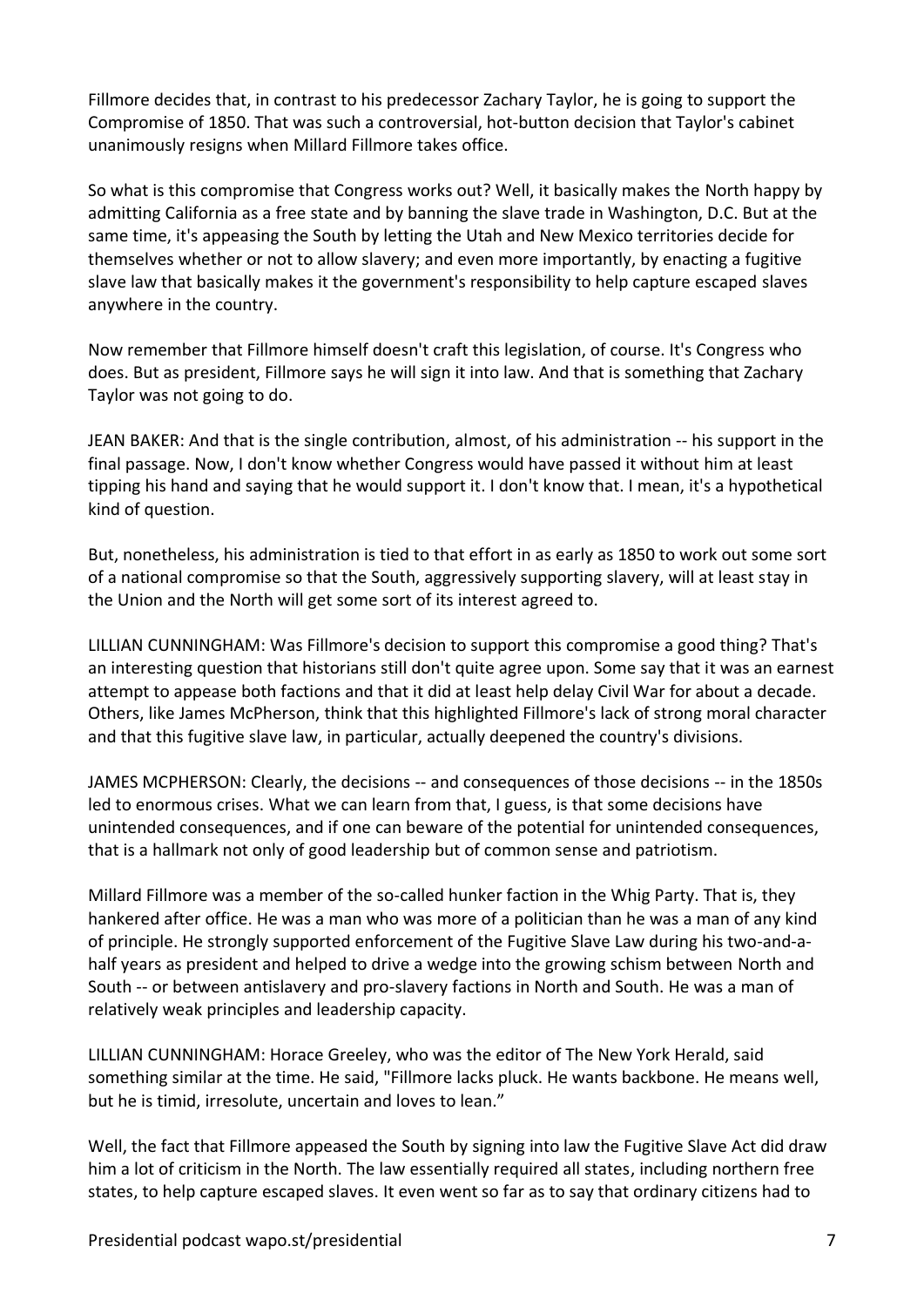aid in their capture, which, of course, deeply enraged those who were antislavery and wanted no part in being slave catchers. A lot of northerners even protested this by storming courthouses and prisons to free those who had been apprehended.

Now, if we return to the question of how Millard Fillmore is taught today, it's worth noting that, though his name may not come up in classrooms, this Fugitive Slave Act that he signed into law usually does. And for a long time, one of the main tools for teaching about it was the book "Uncle Tom's Cabin," by Harriet Beecher Stowe. That novel came out in 1852 while Fillmore was still in office, and it depicted the life of runaway slaves. "Uncle Tom's Cabin" became the bestselling novel of the entire 19<sup>th</sup> century. I talked with my colleague T. Rees Shapiro about whether this is still a fixture in U.S. classrooms today.

T. REES SHAPIRO: I'd say it's definitely a book that a lot of elementary school students are aware of. It's probably in most school libraries across the country. But you can imagine even just a few decades ago, during the Civil Rights era, to pick up a book like that in a classroom in, like, Atlanta or Birmingham was a lot more profound. Its themes are pretty obvious to kids today –slavery is awful. I mean, [kids today] don't have to read a book to contextualize that in their minds.

LILLIAN CUNNINGHAM: Even more than Millard Fillmore's name, "Uncle Tom's Cabin" is probably something that comes up in class.

T. REES SHAPIRO: Yes, and I'd say that that's definitely a result of its impact at its time. I mean, it was, as you describe, the first major international bestseller by an American author. Abraham Lincoln allegedly told Harriet Beecher Stowe, 'You're the little lady that made this great big war.'

LILLIAN CUNNINGHAM: And where this ties back to Millard Fillmore is it sort of underscores the fact that this Fugitive Slave Law in particular,as part of the Compromise of 1850, became such a polarizing and divisive bill that really, in some ways, this compromise did less to heal any wounds - -

T. REES SHAPIRO: To compromise --

LILLIAN CUNNINGHAM: -- between North and South, but actually exacerbated and heightened a lot of the tensions.

T. REES SHAPIRO: Definitely.

LILLIAN CUNNINGHAM: It seems like one of the other reasons that it's fallen off the curriculum in some schools is just because, while it has this very strong antislavery message, it's written by a white author and a lot of the characters are sort of portrayed in very stereotypical ways.

T. REES SHAPIRO: Yeah, it was a book written 170 years ago, and a lot of the thematic issues remain -- that one race can't rule over another. But the writer, Harriet Beecher Stowe, obviously stuck to a lot of the language that at the time was common, but that in today's world we'd look at as being a little coarse -- something that you'd feel uncomfortable reading on the page.

LILLIAN CUNNINGHAM: When educators today teach the period of the Civil War, they don't just need to decide whether to teach students about the pre-Lincoln presidents, like Millard Fillmore. And they don't just need to decide whether to read or to just merely mention a book like "Uncle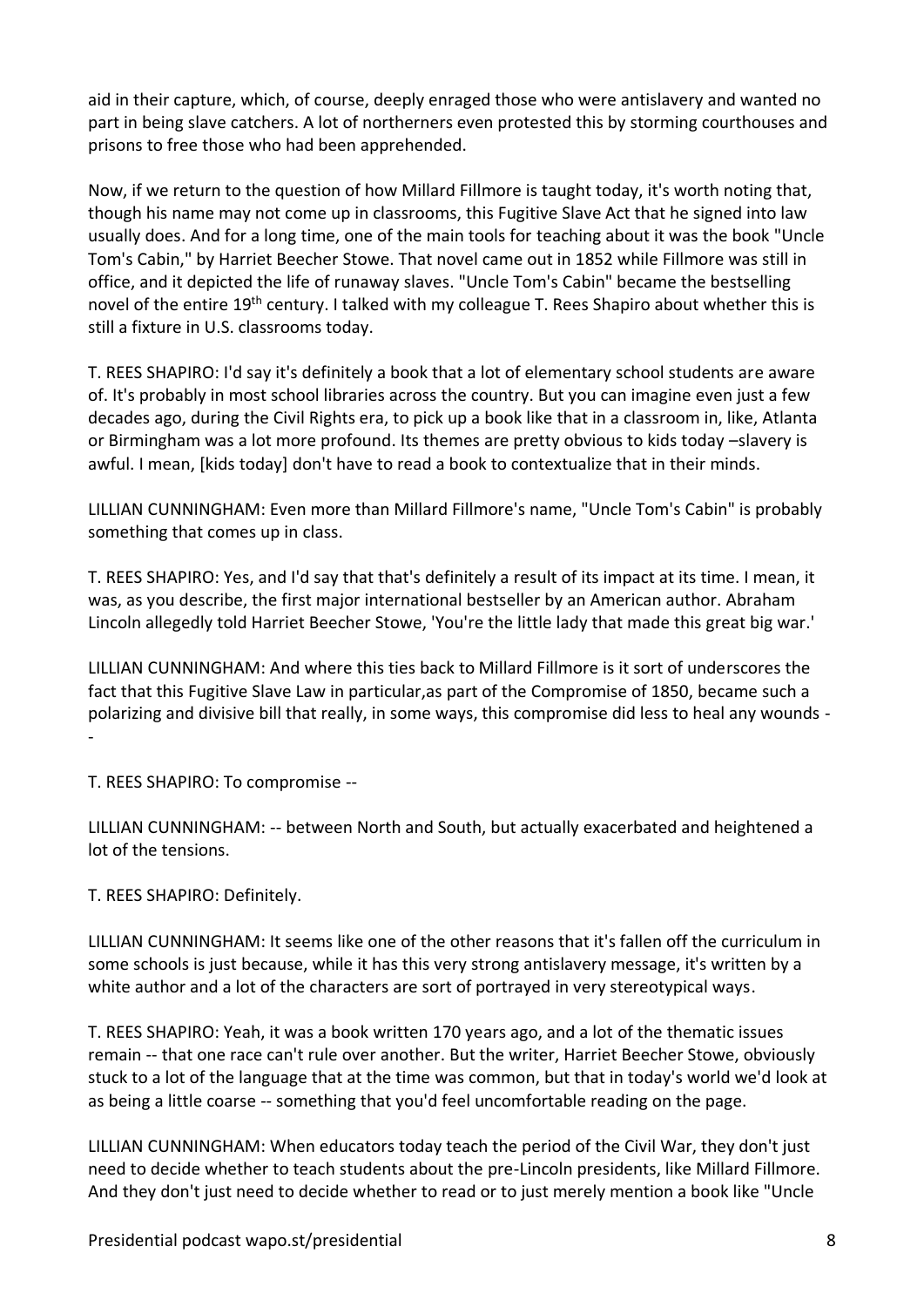Tom's Cabin." They also, in many cases, have to decide what in the world to do if their own school's name or campus statues or history in some way is tied to one of the period's more controversial figures.

T. REES SHAPIRO: Millard Fillmore plays a role in what he did -- or didn't do -- to prevent the fracturing of our country and then the figures who came out of the Civil War. So even just locally we have: Jefferson Davis Highway, who is the president of the Confederacy; we have Robert E. Lee High School; we have J.E.B. Stuart High School; we have Washington-Lee High School and even Washington and Lee University in Lexington. There are a lot of places of higher learning, you could say, that have these very interesting histories and their own connections, however tenuous, to these people that we agree now maybe we shouldn't lionize.

I mean J.E.B. Stuart was a confederate general, and yet in Fairfax County, the school remains and the name remains. They've done, over decades, things to change the way that the school was represented. So, for instance, there used to be a gigantic Confederate flag. Well, they removed that, obviously. The mascot used to be a rebel soldier. It's no longer a rebel soldier. That school, specifically, has a large population of minority students -- Hispanics and African-Americans and Asians. And yet, the person whose name is above the door of the school that they enter every day is this person who, if it were up to him, some of those students may have been the children of slaves.

Obviously there's an intellectual decision a lot of schools and universities and high schools have to make. We can't change history, obviously. And what does it mean, then, to even try to erase it by taking these names away? Maybe you can use it as this moment of learning, which a lot of high schools -- I used Stuart as an example -- do. They will talk about him, specifically, and his role in the Civil War more even because his name is on the building.

But I think that there is a pretty decent argument that's being debated among colleges nationwide about: What do we do? Do we try to protect students – that's sort of the language that they use - from these these symbols of hate and hatred? Or do we leave them there and acknowledge that this was a really terrible moment of our history, but we can't hide from it. We can't embrace it, but we need to understand it so that it doesn't keep happening.

LILLIAN CUNNINGHAM: Well, Millard Fillmore isn't one of our more divisive historical figures exactly, but I do think it's worth asking the question: What do we lose if we tend to erase his name and his presidency from the way we study the lead-up to the Civil War?

It's not just great people and horrible people who shape our country's history. It's also people who don't have a strong voice. It's people who are moderate. It's people who are trying to find middle roads. It's people who are making concessions -- that are sometimes good and sometimes bad - who are also shaping this trajectory of America's history.

I asked Jean Baker: What else might we be missing by skipping over the person of Millard Fillmore? Is there anything else that a student of any age could gain from not just learning about his time period but actually learning about him?

JEAN BAKER : Well, I think a couple things. One is the idea that every young boy can rise up and be president. I mean, we have not had many truly poor presidents. Bill Clinton is one. Abraham Lincoln is another. But so was Millard Fillmore. So, I think he represents the possibilities -- his